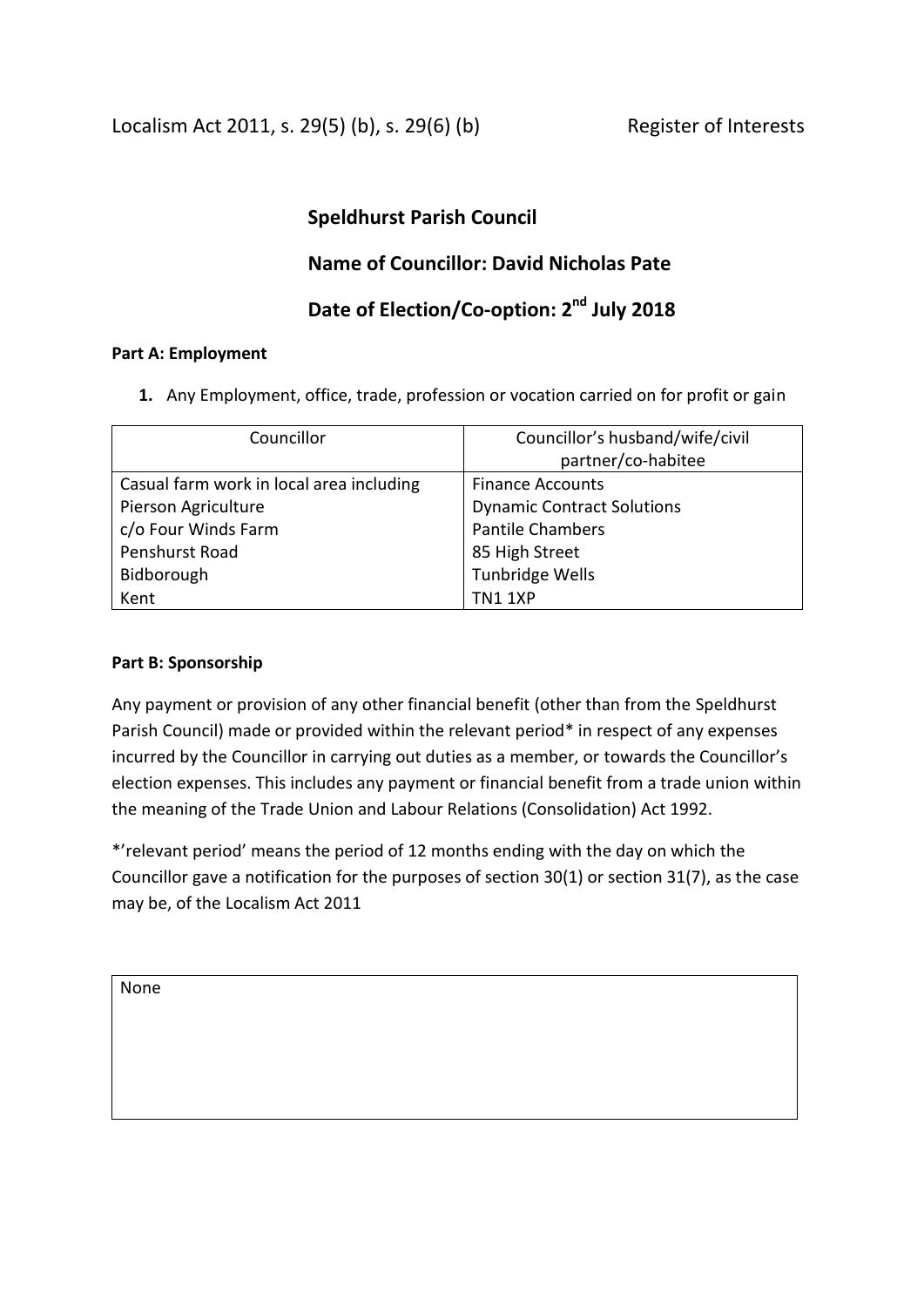## **Part C: Contracts**

 Any contract which is made between the relevant person (or a body in which the relevant person has a beneficial interest\*) and Speldhurst Parish Council

- (a) Under which goods or services are to be provided or works are to be executed; and
- (b) Which has not been fully discharged

\*"body in which the relevant person has a beneficial interest" means a firm in which the relevant person is a partner or a body corporate of which the relevant person is a director, or in the securities of which the relevant person has a beneficial interest;

"director" includes a member of the committee of management of an industrial and provident society;

| Councillor | Councillor's husband/wife/civil partner/co-<br>habitee |
|------------|--------------------------------------------------------|
| None       | None                                                   |

### **Part D: Land**

Any beneficial interest in land\* which is within the area of Speldhurst

\*"land excludes an easement, servitude, interest or right in or over land which does not carry with it a right for the relevant person (alone or jointly with another) to occupy the land or receive income

| Councillor          | Councillor's husband/wife/civil partner/co- |
|---------------------|---------------------------------------------|
|                     | habitee                                     |
| Barden Mill Cottage | Barden Mill Cottage                         |
| Barden Road         | Barden Road                                 |
| Speldhurst          | Speldhurst                                  |
| <b>TN3 0LG</b>      | <b>TN3 0LG</b>                              |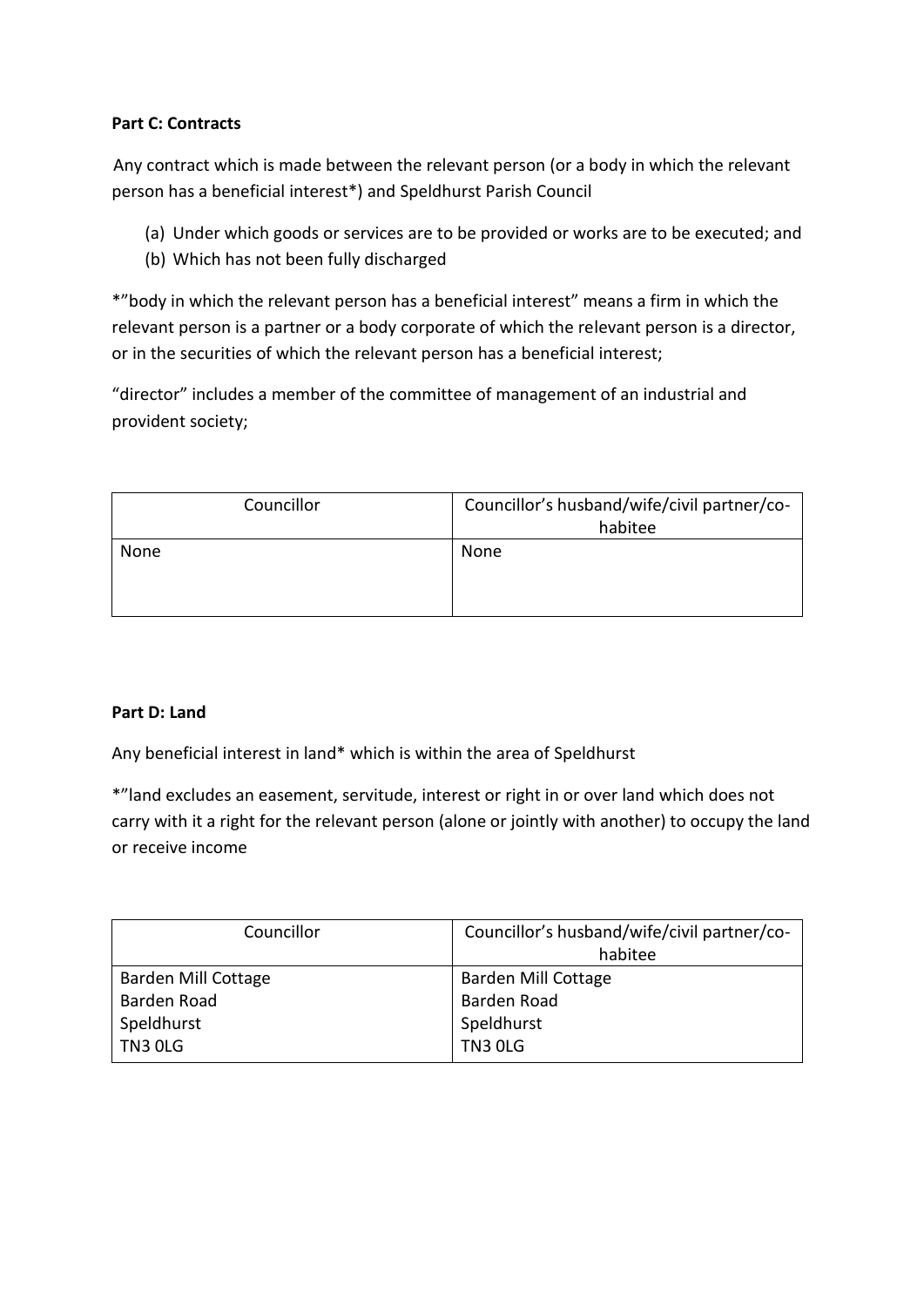### **Part E: Licences**

Any licence (alone or jointly with others) to occupy land\* in the area of the relevant authority for a month or longer

\*" land excludes an easement, servitude, interest or right in or over land which does not carry with it a right for the relevant person (alone or jointly with another) to occupy the land or to receive income

| Councillor | Councillor's husband/wife/civil partner/co-<br>habitee |
|------------|--------------------------------------------------------|
| None       | None                                                   |

#### **Part F: Corporate Tenancies**

Any tenancy where-

- (a) The landlord is Speldhurst Parish Council and
- (b) The tenant is a body in which the relevant person has a beneficial interest

\*"body in which the relevant person has a beneficial interest" means a firm in which the relevant person is a partner or a body corporate of which the relevant person is a director, or in the securities of which the relevant person has a beneficial interest.

"director" includes a member of the committee of management of an industrial and provident society

"securities" means shares, debentures, debenture stock, loan stock, bonds, units of a collective investment scheme within the meaning of the Financial Services and Markets Act 2000 and other securities of any description, other than money deposited with a building society

| Councillor | Councillor's husband/wife/civil<br>partner/co-habitee |
|------------|-------------------------------------------------------|
| None       | None                                                  |